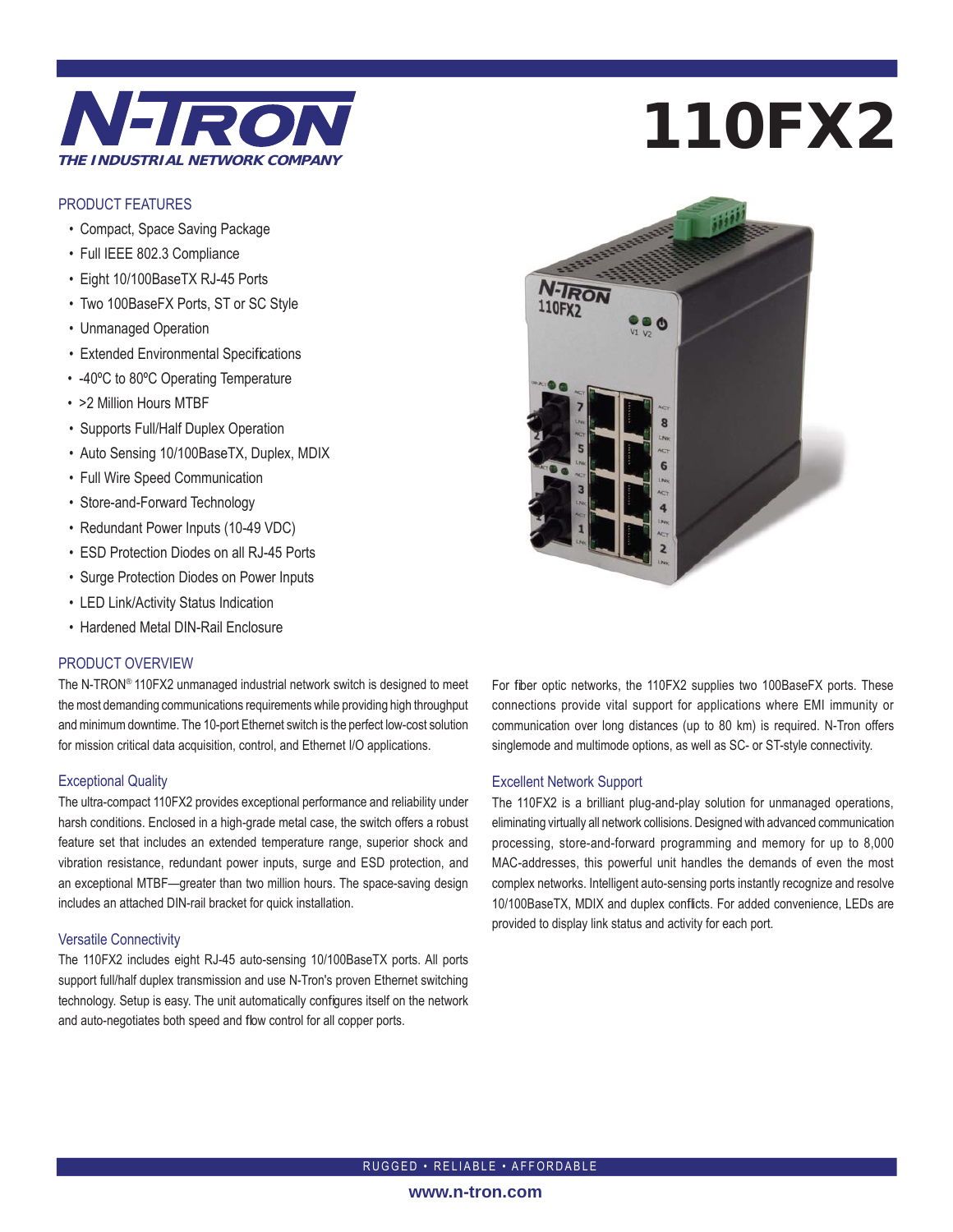# Specifications

### Switch Properties Number of MAC Addresses: 8000 Latency Typical: 2.6 μs Switching Method: Store-and-Forward Case Dimensions Height: 4.3" (10.8 cm) Width: 2.4" (6.1 cm) Depth: 4.6" (11.5 cm) Weight (max): 1.4 lbs (0.64 kg) DIN-Rail Mount: 35mm **Electrical** Redundant Input Voltage: 10-49 VDC (Regulated) Input Current (max): 355mA max@24 VDC BTU/hr: 29.1@24 VDC N-Tron Power Supply: NTPS-24-1.3 (1.3A@24V) **Environmental** Operating Temperature: C to 80 $\mathrm{^{\circ}C}$ Storage Temperature: C to 85 $\mathrm{^{\circ}C}$ Operating Humidity: 5% to 95% (Non Condensing) Operating Altitude: 0 to 10,000 ft.

# Shock and Vibration (bulkhead mounted) Shock: 200g@10ms

Vibration/Seismic: 50g, 5-200Hz, Triaxial

# **Reliability**

MTBF:  $>2$  Million Hours

# Network Media

10BaseT: ≥Cat3 Cable 100BaseTX: ≥Cat5 Cable

# **Connectors**

| 10/100BaseTX: | Eight (8) RJ-45 Copper Ports  |
|---------------|-------------------------------|
| 100BaseFX:    | Two 100BaseFX Ports, ST or SC |

### Recommended Wiring Clearance

| Front: | $\mathbf{\Lambda}^{\mathbf{u}}$ | $(10.2 \text{ cm})$ |
|--------|---------------------------------|---------------------|
| Side:  | 1"                              | $(2.6 \text{ cm})$  |

### Fiber Transceiver Characteristics

| <b>Fiber Length</b>       | $2km*$             | $15km**$ | $40km**$ | $80km**$ |
|---------------------------|--------------------|----------|----------|----------|
| TX Power Min              | $-19$ d $Bm$       | -15dBm   | -5dBm    | -5dBm    |
| <b>RX Sensitivity Max</b> | $-31dBm$           | -31dBm   | $-34dBm$ | $-34dBm$ |
| Wavelength                | 1310 <sub>nm</sub> | 1310nm   | 1310nm   | 1550nm   |

\* Multimode Fiber Optic Cable \*\* Singlemode Fiber Optic Cable

### Regulatory Approvals

- FCC: Title 47, Part 15, Subpart B, Class A; ANSI C63.4; ICES-003
- UL /cUL: Class I, Div 2, Groups A, B, C, D and T4
- CE: IEC 61000-4-2/3/4/5/6/8/11, EN 61000-6-2/4
- GOST-R Certified, RoHS Compliant

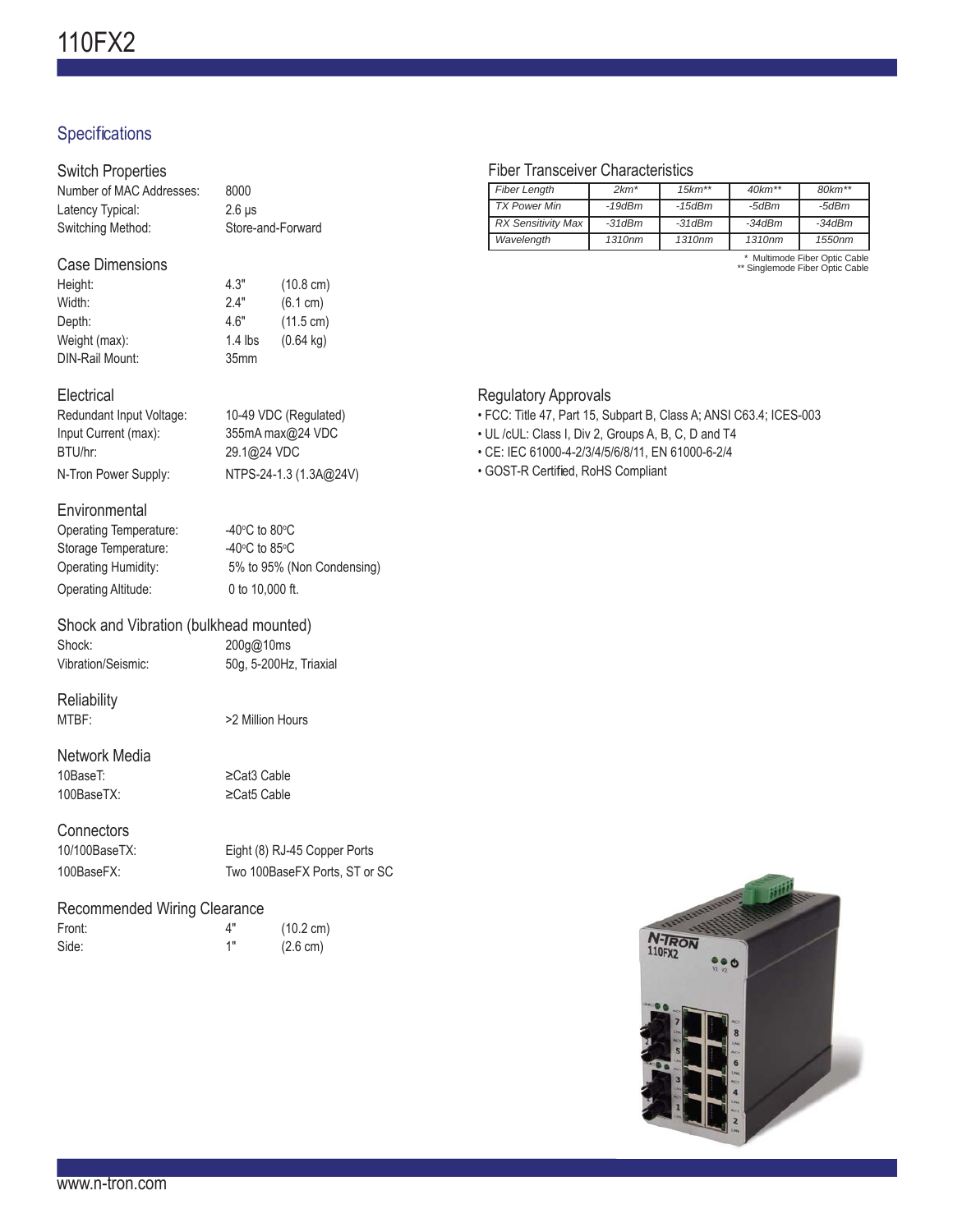